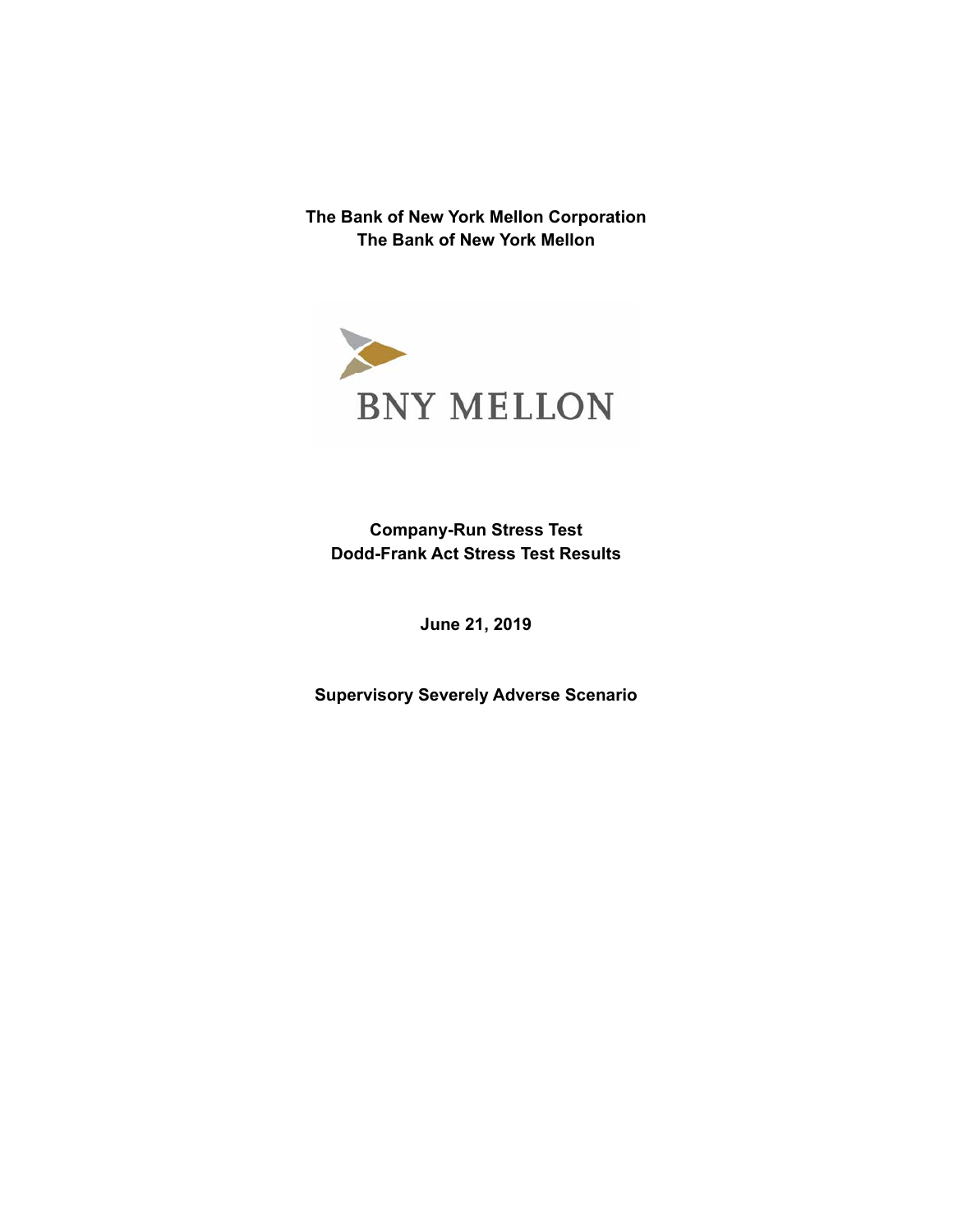#### *Introduction*

 (the "Regulation"). A summary of those results is also required to be published under the Regulation. Throughout this document The Bank of New York Mellon Corporation on a consolidated basis is referred to as "BNY Mellon," the "Firm," "we," "our" and "us." BNY Mellon and The Bank of New York Mellon (the "Institutional Bank") are required to conduct company-wide stress tests pursuant to 12 C.F.R. part 252 Accordingly, we have developed the following disclosure, which contains the information required by the Regulation to be disclosed publicly and has been prepared in accordance with the Regulation. Any differences between the presentation of information concerning BNY Mellon or the Institutional Bank in this disclosure and how we present such information for other purposes are solely due to our efforts to comply with the Regulation. The information presented in this disclosure does not, in any way, reflect changes to our organizational structure, business plans or practices, or strategy.

 annual Dodd-Frank Act Stress Testing ("DFAST") exercise. The Supervisory Severely Adverse Scenario is many respects as similar to the recession beginning in 2008. The specific variables included in the The projections contained herein are based on the Supervisory Severely Adverse Scenario provided by the Board of Governors of the Federal Reserve System (the "Federal Reserve") in connection with the 2019 designed to be generally representative of a severe economic downturn scenario that can be described in Supervisory Severely Adverse Scenario such as economic activity, unemployment, exchange rates, prices, incomes, and interest rates are detailed in the document published by the Federal Reserve on February 5, 2019 titled "2019 Supervisory Scenarios for Annual Stress Tests Required under the Dodd-Frank Act Stress Testing Rules and the Capital Plan Rule."

 The Firm's DFAST relies on various models to forecast performance under stressed conditions. These models cover loss estimates, revenue projections, scenario infrastructure, and risk-weighted asset calculations. The projections contained within this disclosure represent hypothetical estimates that involve an economic outcome that is more adverse than expected, and accordingly these estimates are not forecasts of expected losses, pre-provision net revenue ("PPNR"), net income before taxes, or capital ratios. The Federal Reserve also conducts stress testing of financial institutions, including BNY Mellon, based on its own forecasting models and methodologies for which it does not disclose all details.

The Regulation requires us, among other things, to make certain assumptions regarding capital actions ("Dodd-Frank Capital Actions") when computing pro forma capital ratios across the nine-quarter planning horizon. These Dodd-Frank Capital Actions include:

- For the first quarter of 2019, actual capital actions;
- For the second through ninth quarters of the planning horizon, the following capital actions:
	- dividends that BNY Mellon paid in the previous four quarters (that is, the first quarter of the 1. Common stock dividends equal to the quarterly average dollar amount of common stock planning horizon and the preceding three calendar quarters) plus common stock dividends attributable to issuances related to expensed employee compensation, or in connection with a planned merger or acquisition to the extent reflected in our pro forma balance sheet estimates;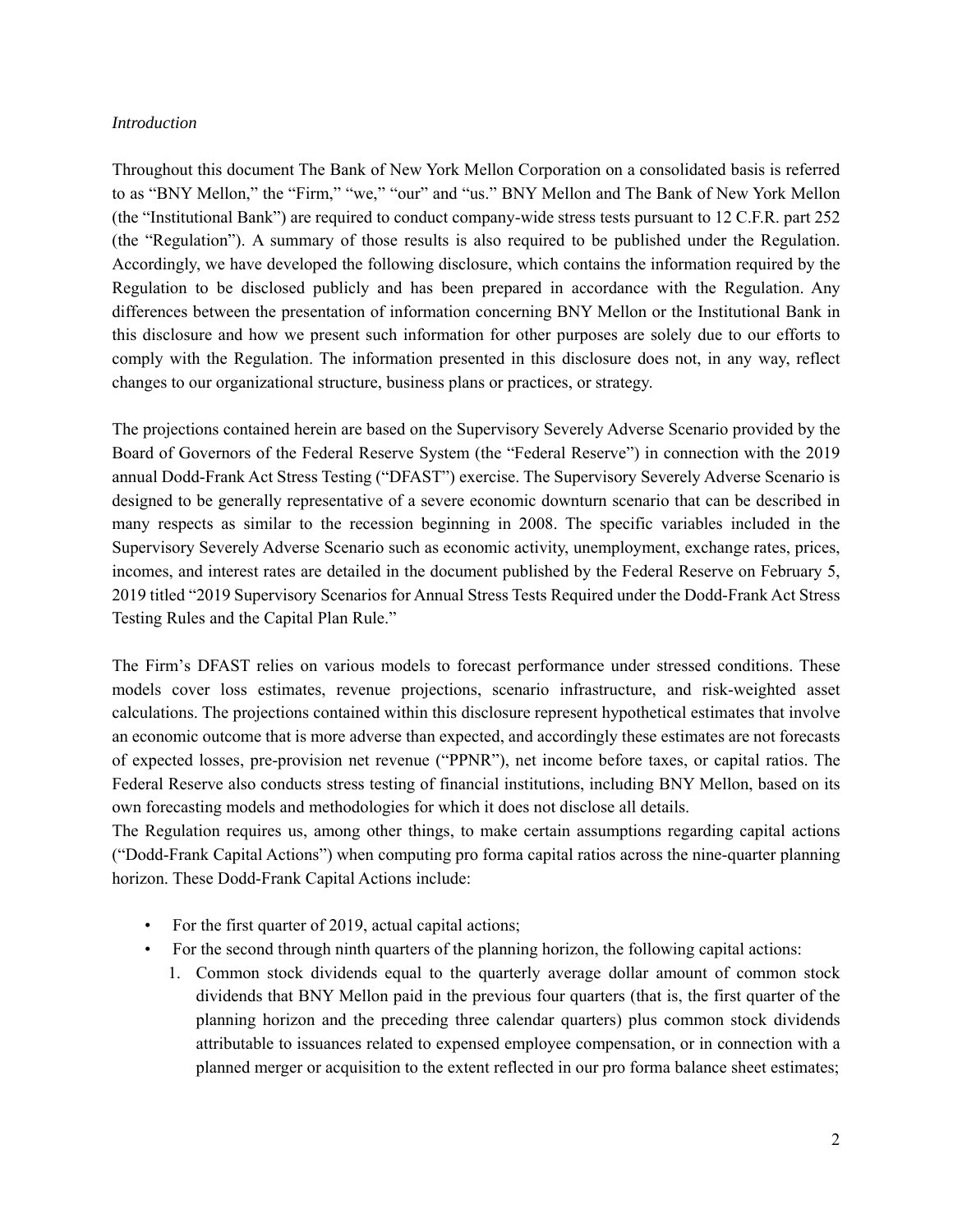- 2. Payments on any other instrument that is eligible for inclusion in the numerator of a regulatory capital ratio equal to the stated dividend, interest, or principal due on that instrument during the quarter;
- 3. An assumption of no redemption or repurchase of any capital instrument that is eligible for inclusion in the numerator of a regulatory capital ratio; and
- 4. An assumption of no issuances of common stock or preferred stock, except for issuances related to expensed employee compensation or in connection with a planned merger or acquisition reflected in our pro forma balance sheet estimates.

 distributions and it is highly likely that we would respond with certain capital conservation actions consistent with internal policy. The stress test results summarized in this report should not be interpreted as In practice, if a severely adverse economic scenario were to in fact occur, we could change planned expected or likely outcomes, but rather as a possible result under hypothetical, highly adverse economic conditions.

# *Supervisory Severely Adverse Scenario Projections for BNY Mellon and the Institutional Bank*

 As demonstrated by BNY Mellon's DFAST results, which are detailed below, we maintain excess regulatory capital in every quarter, for every ratio, over the entire planning horizon throughout the Supervisory Severely Adverse Scenario. This success is driven by a number of factors, including the Firm's strong capital generation and its risk profile.

*[Remainder of page left blank intentionally.]*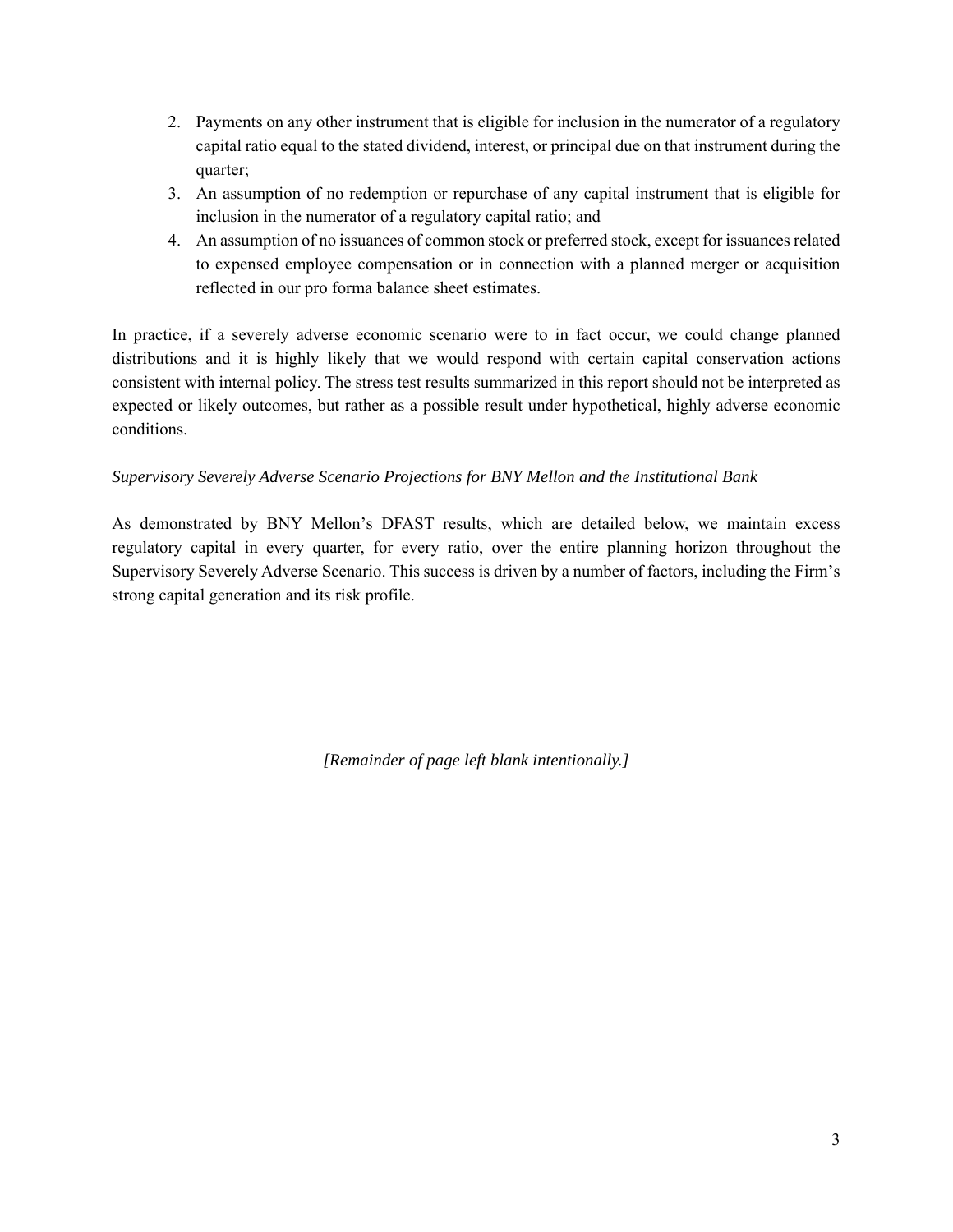## **BNY Mellon - Tables of Statistical Results**

# **ANNUAL FIRM-RUN RESULTS**

### **Dodd-Frank Act Stress Testing Results**

 involve an economic outcome that is more adverse than expected. These estimates are not forecasts of expected losses, revenues, net income before taxes, or capital ratios. The minimum capital ratio presented is for the period from the first quarter of 2019 The capital ratios are calculated using the Dodd-Frank Capital Actions. These projections represent hypothetical estimates that through the first quarter of 2021.

Table 1: Projected Stressed Capital Ratios Through the First Quarter of 2021 Under the Supervisory Severely Adverse Scenario

|                                        | Actual <sup>1</sup> | <b>Stressed Capital Ratios</b> |                |
|----------------------------------------|---------------------|--------------------------------|----------------|
|                                        | 4Q2018              | Ending                         | <b>Minimum</b> |
| Common Equity Tier 1 capital ratio (%) | 11.7%               | 13.5%                          | 9.8%           |
| Tier 1 capital ratio $(\%)$            | 14.1%               | $16.2\%$                       | 12.0%          |
| Total capital ratio $(\%)$             | 15.1%               | 17.4%                          | 13.0%          |
| Tier 1 leverage ratio $(\%)$           | $6.6\%$             | $6.2\%$                        | $5.2\%$        |
| Supplementary leverage ratio (%)       | $6.0\%$             | 5.9%                           | 4.9%           |

<sup>1</sup>Actual fourth quarter 2018 Common Equity Tier 1, Tier 1 and Total capital ratios are calculated using the Standardized Approach. At December 31, 2018 BNY Mellon's reported Common Equity Tier 1, Tier 1 capital, and Total capital ratios were 10.7%, 12.8%, and 13.6%, respectively, based on Basel III components of capital, as phased-in, and credit risk asset risk-weightings using the Advanced Approaches, which was the Firm's constraining measure for that quarter.

#### Table 2: Projected Risk-Weighted Assets ("RWA")

|                                                                                              | <b>Actual 40 2018</b> | Projected 1Q 2021 |
|----------------------------------------------------------------------------------------------|-----------------------|-------------------|
| $\mathbb{R} \text{WA}^1$ (\$ in Millions)                                                    | \$149,618             | \$130,640         |
| <sup>1</sup> RWA calculated using the U.S. capital rules' Standardized Approach methodology. |                       |                   |

Table 3: Projected Loan Losses by Type of Loan for the First Quarter of 2019 through the First Quarter of 2021 Under the Supervisory Severely Adverse Scenario

|                                   | <b>Millions of Dollars</b> | Portfolio Loss Rates $(\frac{9}{6})^1$ |
|-----------------------------------|----------------------------|----------------------------------------|
| <b>Loan Losses</b>                | \$1,560                    | $3.4\%$                                |
| First-lien mortgages, domestic    | \$18                       | $0.2\%$                                |
| Junior liens and HELOCs, domestic | \$0                        | $0.0\%$                                |
| Commercial real estate, domestic  | \$331                      | 10.3%                                  |
| Credit cards                      | \$0                        | $0.0\%$                                |
| Commercial and industrial         | \$60                       | 2.6%                                   |
| Other consumer                    | \$23                       | $0.8\%$                                |
| Other loans                       | \$1,128                    | $4.1\%$                                |

1 Average loan balance used to calculate portfolio loss rates excludes loans held for sale and loans held for investment under the fair value option, and are calculated over nine quarters. Portfolio loss rates are rounded to the nearest tenth of a percentage point.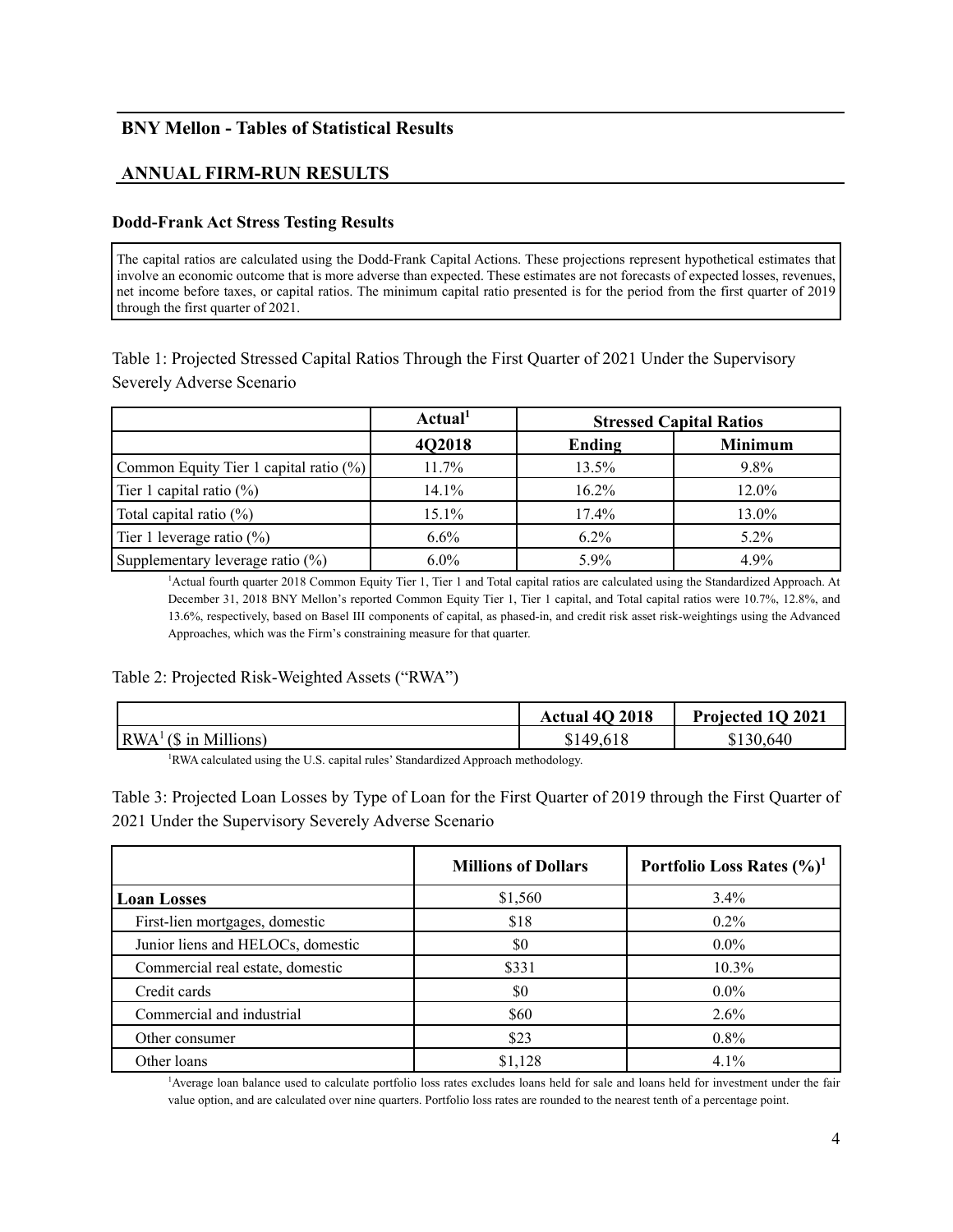|                                                                                           | <b>Millions of Dollars</b> | <b>Percent of Average</b><br>Assets <sup>4</sup> |
|-------------------------------------------------------------------------------------------|----------------------------|--------------------------------------------------|
| PPNR <sup>1</sup>                                                                         | \$5,453                    | 1.5%                                             |
| Less                                                                                      |                            |                                                  |
| Provisions                                                                                | \$1,734                    | 0.5%                                             |
| Realized losses/(gains) on securities Available-for-<br>Sale/Held-to-Maturity ("AFS/HTM") | \$157                      | $0.0\%$                                          |
| Trading and counterparty losses <sup>2</sup>                                              | \$1,512                    | $0.4\%$                                          |
| Other losses/(gains) <sup>3</sup>                                                         | $-11$                      | $0.0\%$                                          |
| Equals                                                                                    |                            |                                                  |
| Net income before taxes                                                                   | \$2,061                    | $0.6\%$                                          |
| Other Comprehensive Income                                                                | \$315                      |                                                  |
| Other effects on capital                                                                  | Actual 4Q 2018             | 1Q 2021                                          |
| AOCI included in capital (Billions of dollars)                                            | $(\$3,171)$                | $(\$2,856)$                                      |

 Table 4: Projected Losses, Revenue, and Net Income Before Taxes for the First Quarter of 2019 Through the First Quarter of 2021 Under the Supervisory Severely Adverse Scenario

<sup>1</sup>PPNR includes losses from operational risk events.

 $2$ Trading and counterparty losses include mark-to-market and credit valuation adjustments losses and losses arising from the counterparty default scenario component applied to derivatives, securities lending, and repurchase agreement activities.

<sup>3</sup>Other losses/(gains) includes projected change in Funding Value Adjustments/Overnight Index Swaps as well as CLO Impairment losses.

<sup>4</sup> Average assets are averaged over the nine-quarter planning horizon. Amounts are rounded to the nearest tenth of a percentage point.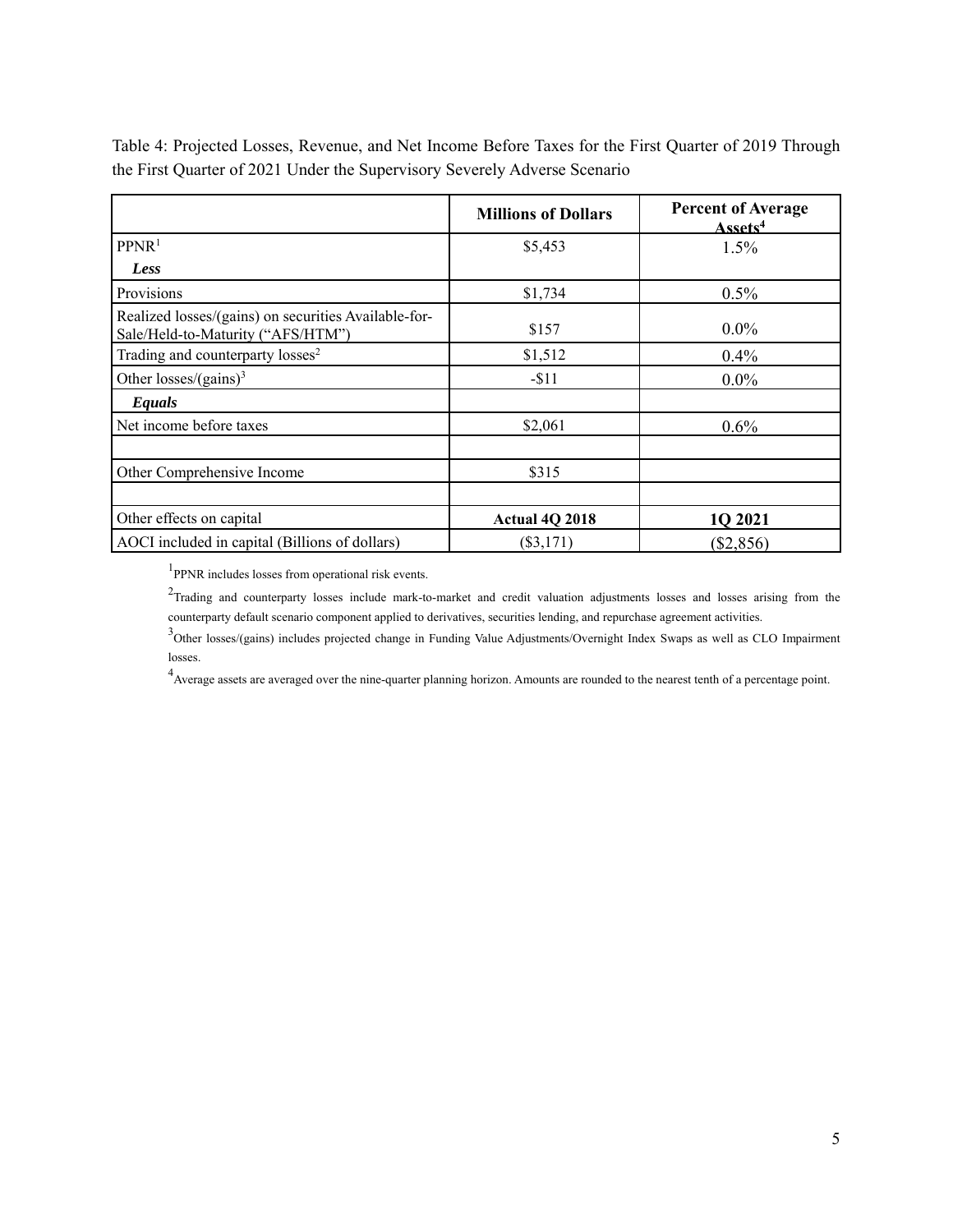#### *Institutional Bank - Summary of Results.*

When conducting the company-run stress test under the Supervisory Severely Adverse Scenario using Dodd-Frank Capital Actions, the Institutional Bank evaluated the types of risks and utilized the same methodologies as described above in the discussion concerning BNY Mellon. The Institutional Bank primarily incorporates BNY Mellon's Asset Servicing, Issuer Services, Treasury Services, Clearance and Collateral Management businesses and constituted 79% of assets as of 12/31/18.

 regulatory capital in every quarter of the planning horizon for every ratio of the Supervisory Severely Adverse Scenario. This success is driven by a number of factors, including the Institutional Bank's strong DFAST 2019 exercise approaches risk-weighted assets solely from the perspective of the Standardized As demonstrated by the Institutional Bank's DFAST results, the Institutional Bank maintains excess capital generation, asset quality, business mix, and risk profile. The Institutional Bank recognizes that the Approach for Advanced Approaches organizations, while during recent quarters the Advanced Approaches has been the Institutional Bank's constraining measure.

 The significant loss drivers for the Institutional Bank, with the exception of losses related to a major counterparty default, are substantially the same as those described below for BNY Mellon.

### **Institutional Bank - Tables of Statistical Results**

### **FIRM-RUN RESULTS**

Table 5: Projected Stressed Capital Ratios Through the First Quarter of 2021 Under the Supervisory Severely Adverse Scenario

|                                        | Actual <sup>1</sup> | <b>Stressed Capital Ratios<sup>2</sup></b> |                |
|----------------------------------------|---------------------|--------------------------------------------|----------------|
|                                        | 4Q2018              | Ending                                     | <b>Minimum</b> |
| Common Equity Tier 1 capital ratio (%) | 16.5%               | 14.2%                                      | 14.2%          |
| Tier 1 capital ratio $(\%)$            | 16.8%               | 14.3%                                      | 14.3%          |
| Total capital ratio $(\%)$             | 17.5%               | 15.4%                                      | 15.1%          |
| Tier 1 leverage ratio $(\%)$           | 7.6%                | $5.0\%$                                    | $5.0\%$        |
| Supplementary leverage ratio (%)       | $6.8\%$             | $4.6\%$                                    | 4.6%           |

<sup>1</sup> Actual fourth quarter 2018 Common Equity Tier 1, Tier 1 and Total capital ratios are calculated using the Standardized Approach. were 14.0%, 14.3%, and 14.7%, respectively, based on asset risk-weightings using the Advanced Approaches. At December 31, 2018 the Institutional Bank's reported constraining Common Equity Tier 1, Tier 1 capital, and Total capital ratios

 quarter of 2021.  $^2$ The capital ratios are calculated using Dodd-Frank Capital Actions. These projections represent hypothetical estimates that involve an economic outcome that is more adverse than expected. These estimates are not forecasts of expected losses, revenues, net income before taxes, or capital ratios. The minimum capital ratio presented is for the period from the first quarter of 2019 through the first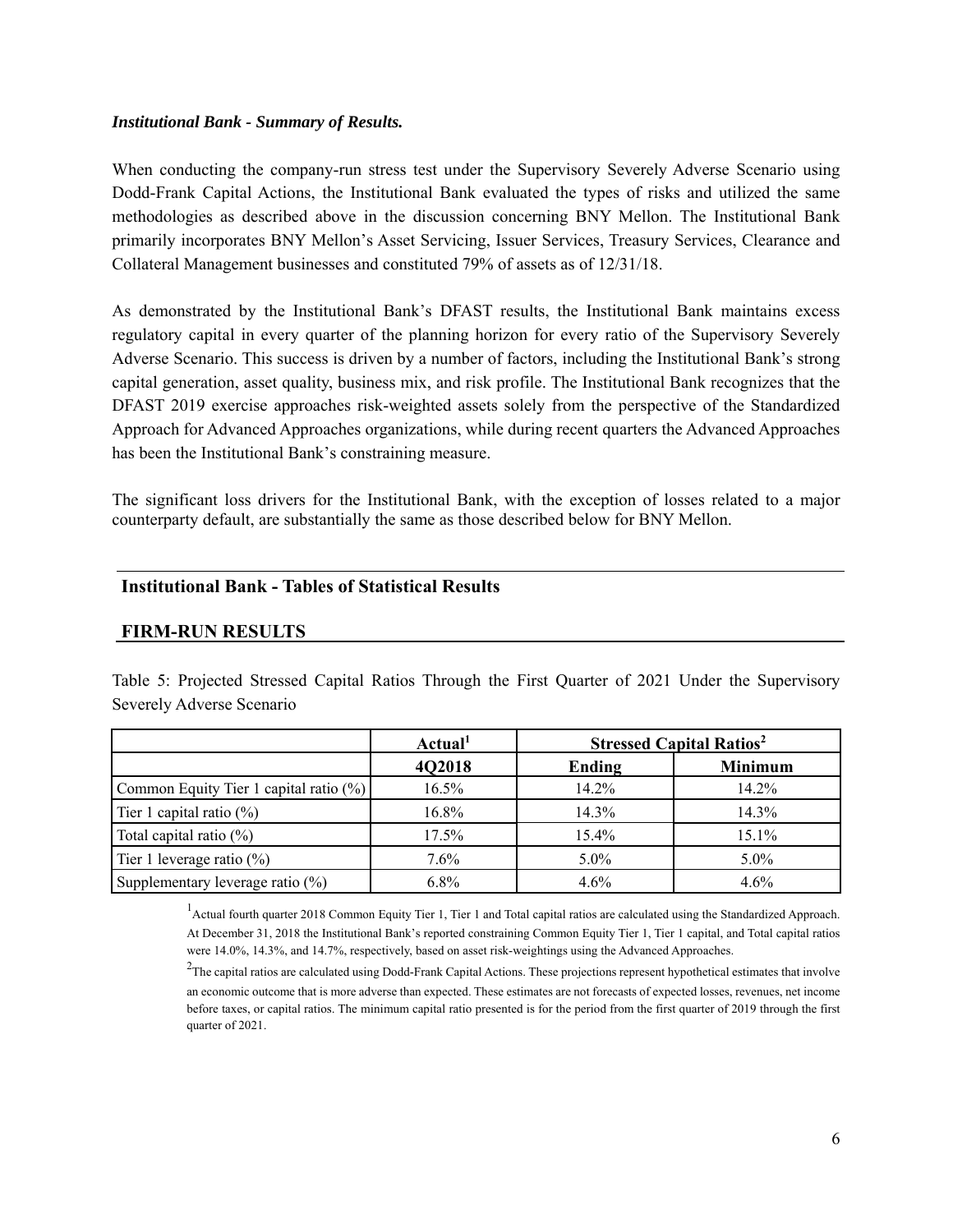### *Risks and Methodologies*

 scenario. It is an important component of assessing our capital adequacy, identifying any higher risk business activities, and providing our capital planning process with a forward-looking evaluation of our BNY Mellon conducts Enterprise-Wide Stress Testing at regular intervals as part of its Internal Capital Adequacy Assessment Process ("ICAAP"). Enterprise-Wide Stress Testing evaluates all of the Firm's lines of business, products, geographic areas, and risk types, incorporating the results given a certain stress-test ability to execute planned capital actions in an economic environment that is more adverse than anticipated. Please refer to BNY Mellon's Annual Report on Form 10-K for the year ended December 31, 2018 for a broader description of BNY Mellon's capital planning and risk management processes.

 and a summary of our company-run stress test results under the Supervisory Severely Adverse Scenario A description of the types of risks included in the stress test, a general description of methodologies applied, follows.

## *Description of types of risk included in the stress test*

When conducting the company-run stress test under the Supervisory Severely Adverse Scenario, which, as noted above, incorporates Dodd-Frank Capital Actions, we evaluated and incorporated the principal risks that have been determined to influence us. These risks include operational risk, market risk, credit risk, liquidity and funding risk, and strategic risk.

 *Operational Risk.* The risk of loss resulting from inadequate or failed internal processes, human factors and systems, breaches of technology and information systems, or from external events. Also includes fiduciary risk, reputational risk, and litigation risk.

*Market Risk.* The risk of loss due to adverse changes in the financial markets. Our market risks are primarily interest rate, foreign exchange, and equity risk. Market risk particularly impacts our exposures that are fair valued such as the securities portfolio, trading book, and equity investments.

*Credit Risk.* The risk of loss if any of our borrowers or other counterparties were to default on their obligations to us. Credit risk is resident in the majority of our assets, but primarily concentrated in the loan and securities books, as well as off-balance sheet exposures such as lending commitments, letters of credit, and securities lending indemnifications.

 *Liquidity and Funding Risk.* The risk that we cannot meet our cash and collateral obligations at a reasonable cost for both expected and unexpected cash flows, without adversely affecting daily operations or financial conditions. Liquidity risk can arise from cash flow mismatches, market constraints from the inability to convert assets to cash, the inability to raise cash in the markets, deposit run-off, or contingent liquidity events.

 *Strategic Risk.* The risk that BNY Mellon does not effectively manage and protect the Firm's market positioning and stability. This includes risks associated with the inability to maintain a strong understanding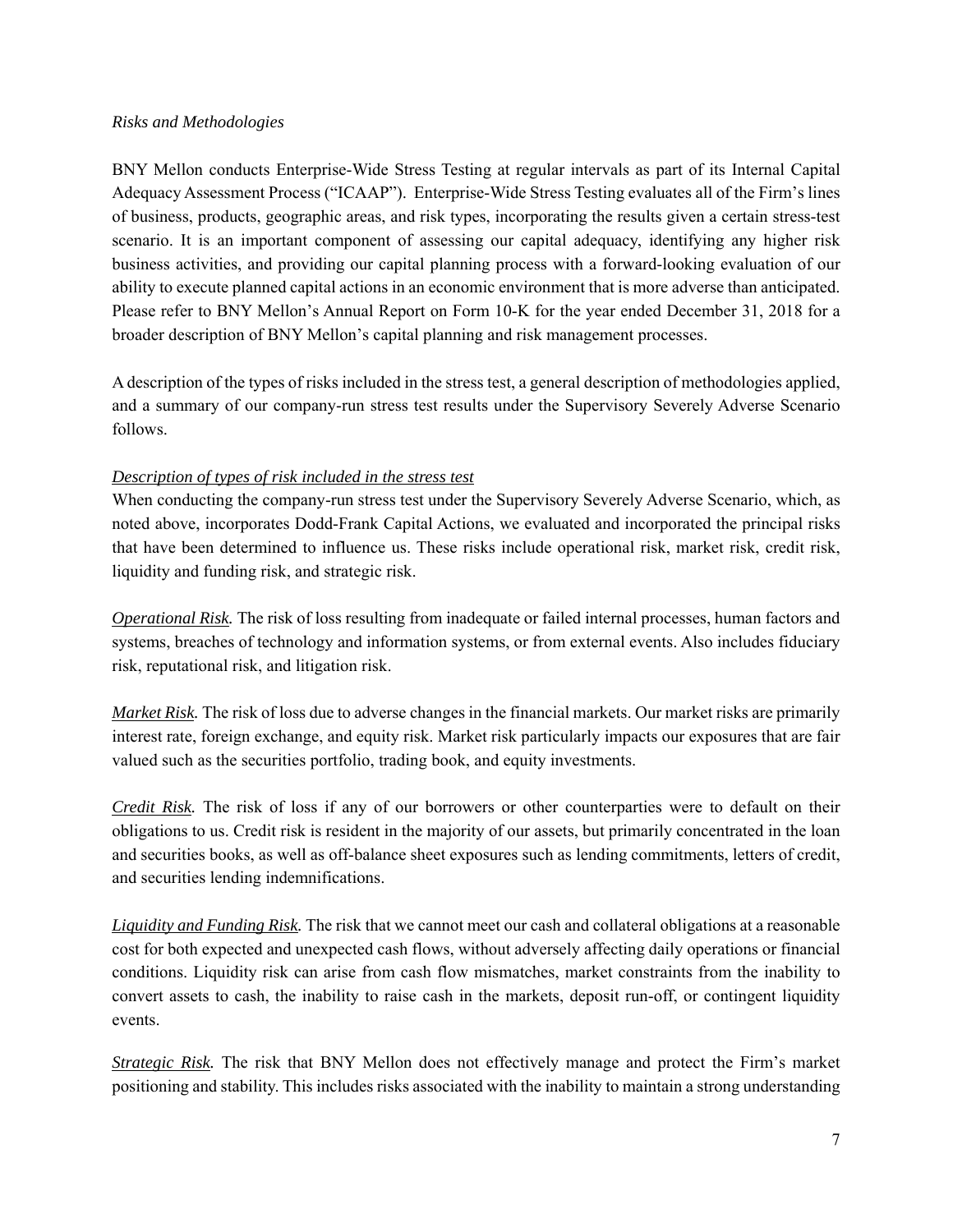of clients' needs, provide suitable product offerings that are financially viable and fit within the Firm's operating model and adapt to transformational change in the industry.

## *General Description of Methodologies*

We have forecasted projected losses, PPNR, and other items affecting capital using a series of models and estimation techniques that translate the economic and financial variables in the Supervisory Severely Adverse Scenario to losses and revenues.

Occasionally it is necessary to supplement modeled projections with expert judgment where historical data may be inadequate to project loss and revenue estimates or historical relationships may not hold up under forward-looking hypothetical scenarios. In these cases, which are referred to as qualitative frameworks, we ensure consistency of projections with the conditions of the stress test through a cross-functional governance structure and control environment that incorporates multiple levels of review, challenge, and approval.

 various types of loans. Loss projection methods are product-specific and link economic variables to credit *Loan Losses*. We have developed a series of models and qualitative frameworks to estimate losses on performance based on historical and expected relationships. The table below identifies major loan types and key assumptions used to derive loss estimates.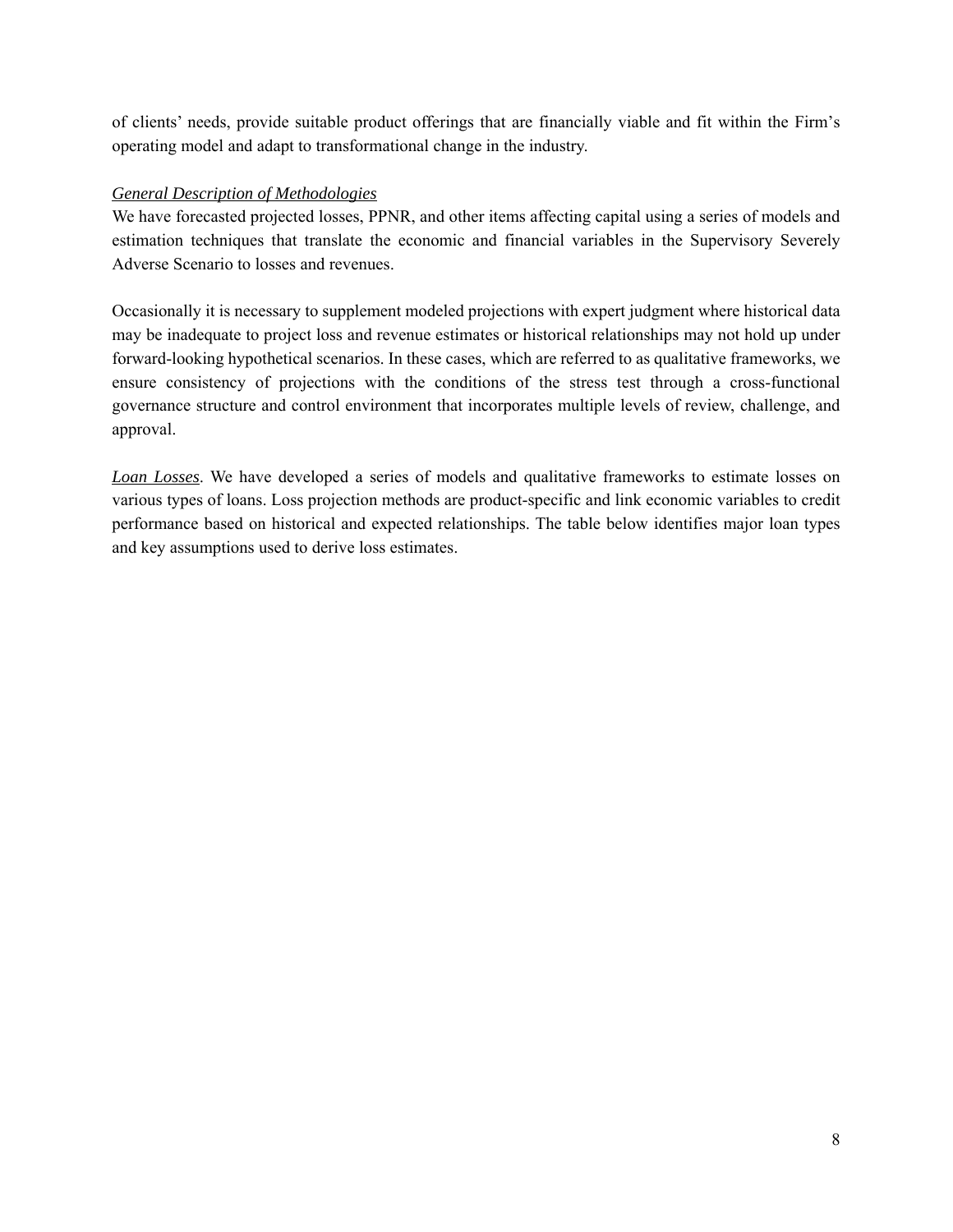Table 6: Credit Portfolio Loss Methodologies and Drivers

| <b>Loan Type</b>                                | <b>Description of Methodology</b>                                                                                                                                                                                                                                                                                                                                                                                                   | <b>Key Drivers</b>                                                                                                                                                                                                                                                 |
|-------------------------------------------------|-------------------------------------------------------------------------------------------------------------------------------------------------------------------------------------------------------------------------------------------------------------------------------------------------------------------------------------------------------------------------------------------------------------------------------------|--------------------------------------------------------------------------------------------------------------------------------------------------------------------------------------------------------------------------------------------------------------------|
| <b>Domestic Residential Mortgages</b>           | Statistical model estimated using loan-level   Macroeconomic factors such<br>data on mortgage characteristics and<br>performance supplemented by<br>macroeconomic indicators and housing<br>price data.                                                                                                                                                                                                                             | as:<br>Housing Price Index<br>$\overline{\phantom{0}}$<br>("HPI")<br>Unemployment rate<br>$\overline{\phantom{0}}$<br>Mortgage rates                                                                                                                               |
| <b>Domestic Commercial Real Estate</b><br>Loans | Individually assigning counterparties<br>stressed ratings by adjusting the inputs to<br>BNY Mellon's commercial real estate<br>("CRE") credit rating scorecard, which<br>produces a stressed probability of default<br>("PD") rating for each quarter. For each<br>impaired exposure, a downturn loss given<br>default ("LGD") percentage is applied to<br>the exposure at default ("EAD") to<br>generate an immediate credit loss. | Macroeconomic factors such<br>as:<br>Unemployment rate<br>$\overline{\phantom{0}}$<br>BBB corporate yield<br>$\equiv$<br>Commercial real estate<br>$\overline{\phantom{0}}$<br>price index<br>Prime rate<br>$\equiv$                                               |
| <b>Wholesale and Other*</b>                     | Expected loss model relying on stressed<br>transition matrix, PD, LGD, and usage<br>given default ("UGD"). The stressed<br>transition matrix, LGD and UGD were<br>linked to macroeconomic factors through<br>statistical models. For each impaired<br>exposure, a stressed LGD percentage is<br>applied to the EAD to generate an<br>immediate credit loss.                                                                         | Macroeconomic factors such<br>as:<br>CBOE Volatility Index<br>$\overline{\phantom{0}}$<br>("VIX")<br>Equity indices<br>$\overline{\phantom{0}}$<br>GDP growth rate<br>$\overline{\phantom{0}}$<br>Treasury yields<br>$\overline{\phantom{0}}$<br>Unemployment<br>— |

 *\*Commercial and industrial, loans to depositories and other financial institutions, loans for purchasing or carrying securities, overdrafts, and leases.* 

 portfolio. We use a quantitative methodology (product of the long run PD, LGD, and EAD) and a qualitative framework in determining the allowance. The qualitative framework employs management judgment when *Provision for Loan Losses*. The credit loss allowance is our estimate of incurred losses inherent in our assessing internal risk factors and environmental factors to compute an additional allowance for each component of the loan portfolio. Changes in the allowance balance are reflected through the provision to provide adequate coverage for potential future losses.

*Realized Gains/Losses on Securities*. We use instrument-specific methodologies to forecast other-thantemporary impairment ("OTTI") on the securities investment portfolio. The inherent credit risk for most AFS and HTM securities is forecasted using product-specific cash flow models and tools which utilize a variety of macroeconomic factors (HPI, unemployment rate, GDP, interest rates, etc.) and takes into account collateral type and characteristics. Loss estimates are recognized in accordance with our established accounting policy.

*Operational Losses*. We use a methodology to estimate operational losses that incorporates both internal and external data. We forecast both litigation and non-litigation operational losses under separate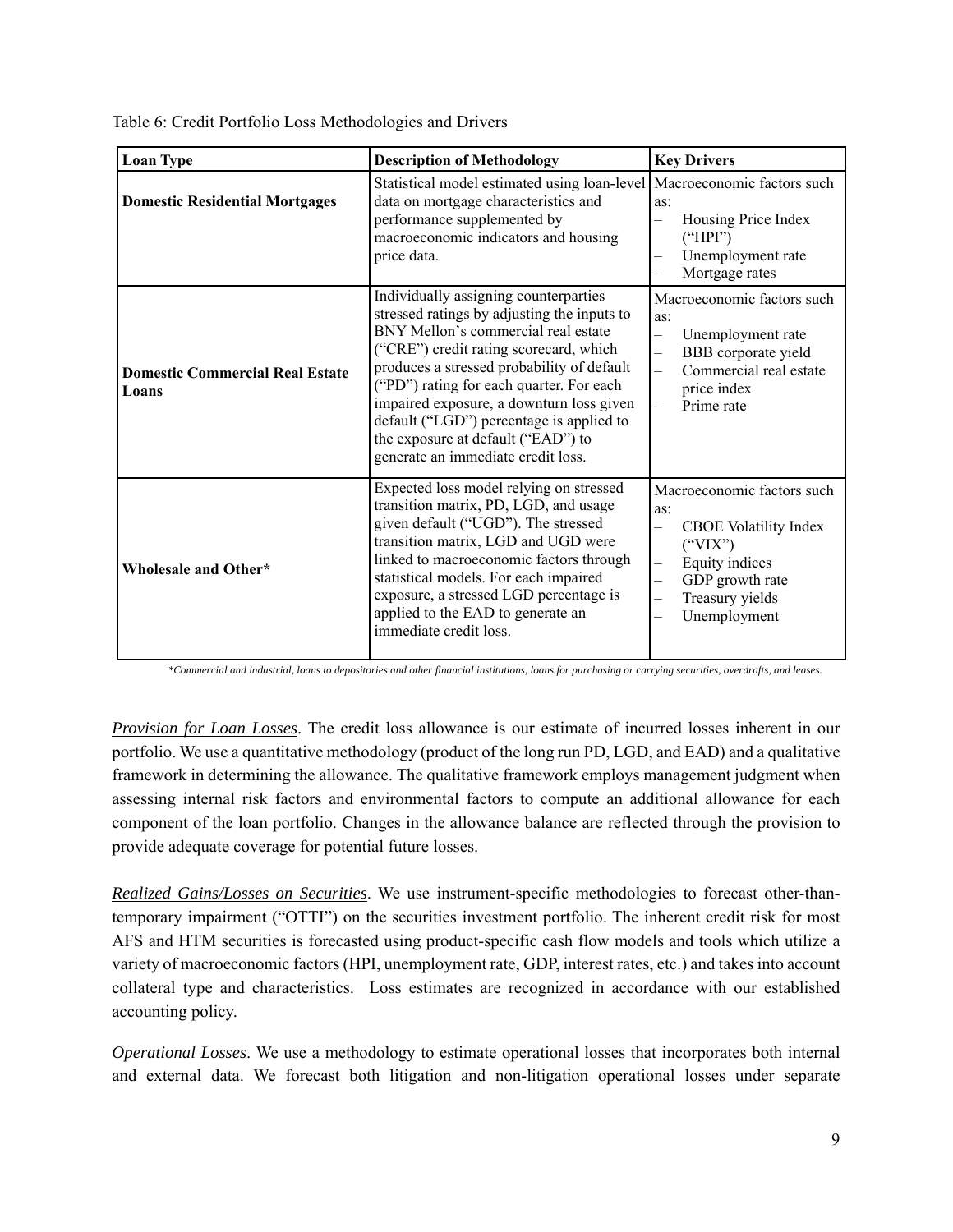methodologies. For non-litigation loss estimates, the estimates are developed with two components: 1) large, idiosyncratic losses, and 2) smaller day-to-day or "foundational losses".

 risks in our operational risk taxonomy, led by our Chief Operational Risk Officer. These workshops considered and discussed the outputs of our operational risk framework elements (*e.g*., Risk and Control For non-litigation loss estimates, our forecasting methodology centers on workshops organized around the included participants from our business, business partner, and risk teams. Subject matter experts ("SMEs") Self-Assessment data, as well as internal and external event data) and other key information such as risk drivers, including macroeconomic factors, to challenge and supplement our Material Risk Inventory. For large idiosyncratic operational loss events, SMEs developed specific storylines and estimates. For foundational losses, historic operational losses were used as a reference point in developing the forecast, supplemented with expert judgment to incorporate anticipated future impacts based on risk drivers.

For litigation loss estimates, we use a forward-looking, scenario-based process as a core component of our litigation loss estimation methodology. This methodology is centered on the use of expert judgment and scenario-based determinations and leverages subject matter expertise in our Legal department. This methodology generally estimates severe yet reasonably plausible litigation-related costs for key active matters and certain possible claims in stress scenarios.

 methodologies to project each major balance sheet segment. The statistical models are based on logical *Balance Sheet*. We have developed a suite of models using statistical and qualitative estimation relationships to economic drivers. For balance sheet segments where developing a model was inappropriate, a rules-based qualitative approach was developed with pre-determined, repeatable, data-driven processes in order to generate projections. An aggregate secondary statistical model exists for a subset of balance sheet segments to aid in review and challenge. In addition, relevant SMEs develop judgment based forecasts for their respective products using the macroeconomic variables derived from their business expertise and experience. These are used to challenge the primary model forecasting framework. A structured internal review of model and qualitative results is discussed by a panel of SMEs, risk managers and management, at review and challenge meetings, to formalize balance sheet composition.

*Pre-Provision Net Revenue*. Consistent with balance sheet development and exposure assumptions used for loss estimation, we use a suite of models to project all key elements of PPNR including net interest income, noninterest income, and noninterest expense.

*[Remainder of page left blank intentionally.]*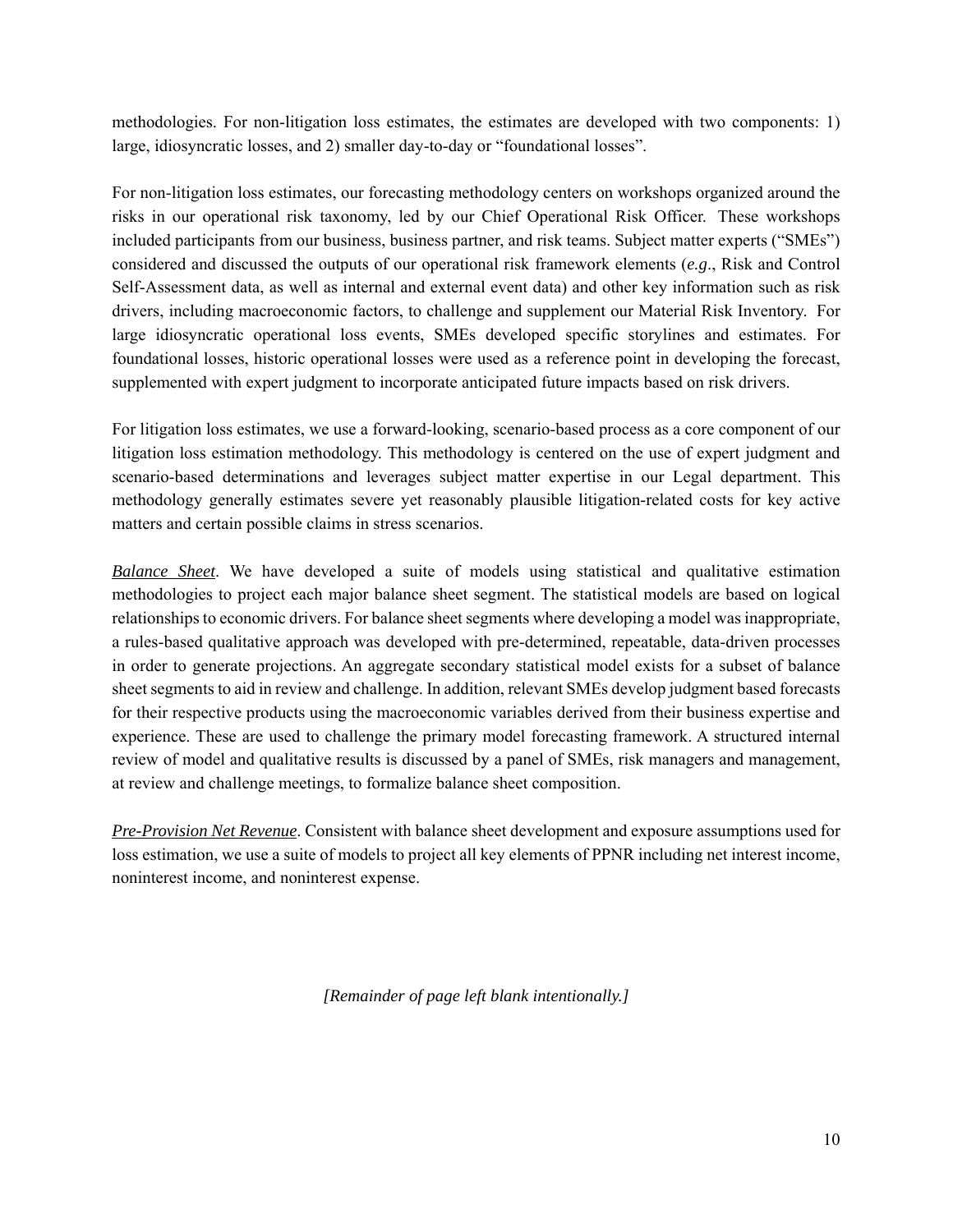Table 7: PPNR Methodologies and Assumptions

| <b>PPNR Component</b>      | <b>Description of Methodology</b>                                                                                                                                                                                                                                                                                                                                                                                                                           | <b>Key Assumptions</b>                                                                                                                                                                                                                                                                      |
|----------------------------|-------------------------------------------------------------------------------------------------------------------------------------------------------------------------------------------------------------------------------------------------------------------------------------------------------------------------------------------------------------------------------------------------------------------------------------------------------------|---------------------------------------------------------------------------------------------------------------------------------------------------------------------------------------------------------------------------------------------------------------------------------------------|
| <b>Net Interest Income</b> | Current and forecasted balance sheet<br>positions are modeled by product type and<br>reflect growth, runoff, prepayment, and<br>loss projection assumptions.                                                                                                                                                                                                                                                                                                | Future balance sheet growth<br>Runoff and pricing<br>assumptions<br>Interest rates and<br>macroeconomic indicators                                                                                                                                                                          |
| <b>Noninterest Income</b>  | Total noninterest income projection is<br>composed of a series of distinct projection<br>models, each of which creates a fee<br>revenue projection for some aspect of the<br>business using historical fee revenue and<br>business volume data.<br>Regression models were tied to the<br>business and economic drivers, while<br>certain areas are estimated using other<br>techniques such as management judgment,<br>seasonality and historical averages. | Business dynamic and<br>strategy assumptions<br>Relationship to economic<br>drivers such as:<br>Fixed income and equity<br>$\overline{\phantom{0}}$<br>asset prices<br>Interest rates<br>$\equiv$<br>Volatility measurements<br>$\overline{\phantom{0}}$<br>Volume measurements<br>$\equiv$ |
| <b>Noninterest Expense</b> | Variable expenses were modeled based<br>primarily on historical expense to<br>noninterest revenue relationships or its<br>relationship to pre-incentive PPNR.<br>Expenses deemed to be fixed in nature are<br>projected generally in line with inflation.                                                                                                                                                                                                   | Noninterest revenue<br>projections<br>Pre-incentive PPNR<br>Growth rates                                                                                                                                                                                                                    |

 Standardized Approach risk-weighting framework (the "Standardized Approach") to calculate credit RWA. *Capital Position*. Our forecasting process employed a set of methodologies to reflect losses and PPNR on pro forma capital levels and ratios. Future balance sheet growth, runoff, and pricing assumptions were developed using the framework and suite of models described under the "Balance Sheet" section above and are reflective of the economic and interest rate environments being analyzed under the Supervisory Severely Adverse Scenario. We forecast risk-weighted assets ("RWA") based on the changes in individual asset components in each quarter of the projection horizon. Credit RWA was projected in a manner consistent with U.S. capital rules and applicable regulatory guidance, which required us to use the U.S. capital rules' Additionally, the U.S. capital rules' market risk capital rules were used to calculate market risk RWA.

 as discussed above, our Supervisory Severely Adverse Scenario post-stress capital utilizes, in the second The Firm recognizes that the Advanced Approaches has been the Firm's constraining measure. Additionally, through ninth quarters of the planning horizon, the Dodd-Frank Capital Actions, which prescribe a series of assumptions regarding capital actions, including with respect to common stock dividends, contracted payments, and a general assumption of no redemptions, repurchases, or issuances of capital instruments.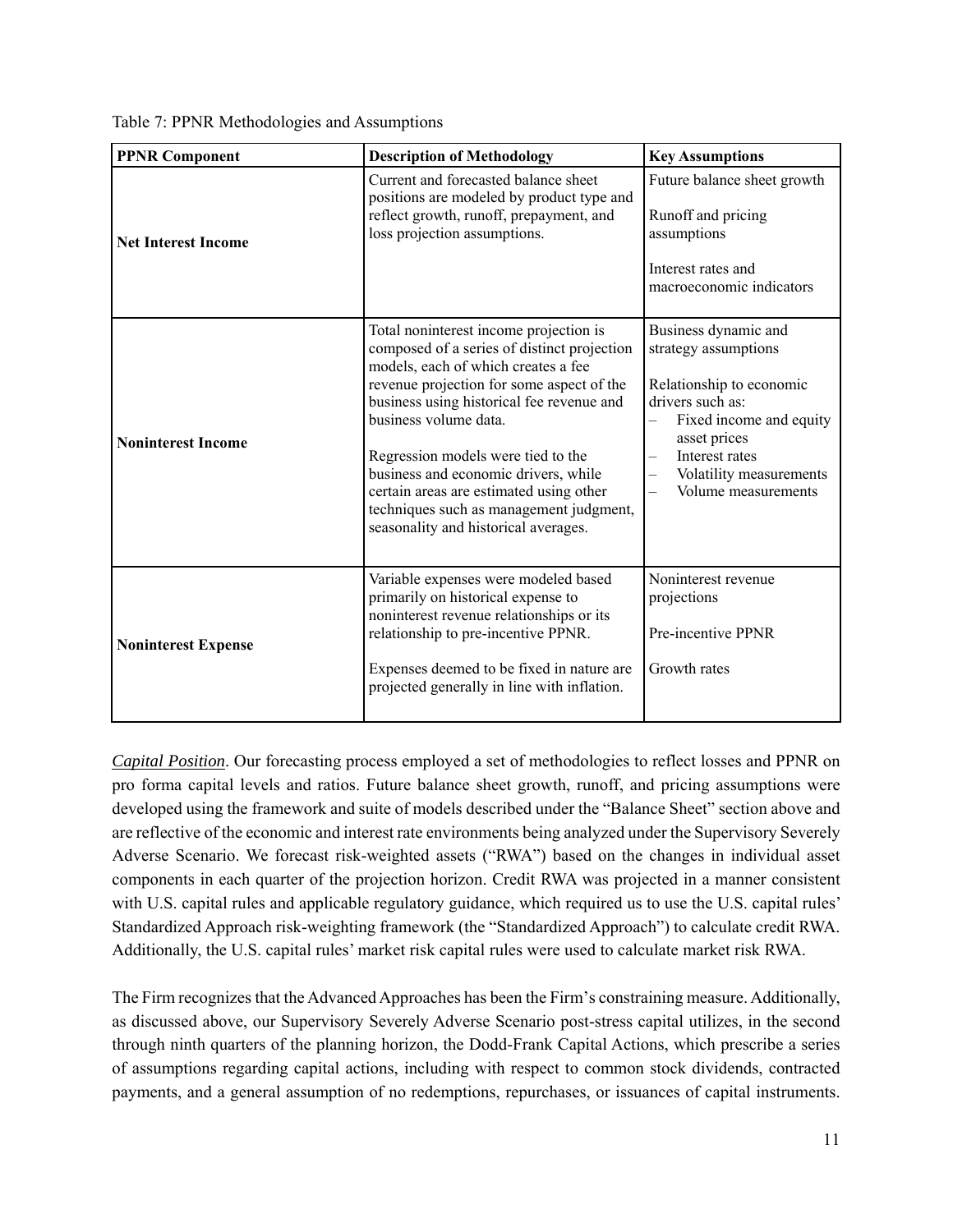These assumptions do not reflect currently planned capital actions, and might not reflect behavior in an actual severely stressed environment.

 Severely Adverse Scenario. Specifically, per guidance, BNY Mellon is required to estimate and report the *Counterparty Default*. BNY Mellon is one of the eight banking organizations with substantial trading or custodial operations required to incorporate a counterparty default scenario component into the Supervisory potential losses and related effects on capital associated with the instantaneous and unexpected default of the Firm's single largest counterparty across derivatives and securities financing activities, including securities lending, and repurchase/reverse repurchase agreement activity. BNY Mellon's single largest counterparty was determined by net stressed losses, which were computed by revaluing exposures and collateral using the set of hypothetical asset price shocks specified in the Federal Reserve's global market shock scenarios.

## *Explanation of the Most Significant Causes for Changes in Regulatory Capital*

 losses and operational risk losses contribute to the decline in BNY Mellon's regulatory capital ratios. **I**mpairments within the securities portfolio, losses related to the default of a major counterparty**,** credit Additionally, impairments within the securities portfolio, credit losses and operational risk losses contribute to the decline in BNY Mellon's regulatory capital ratios.

*[Remainder of page left blank intentionally.]*